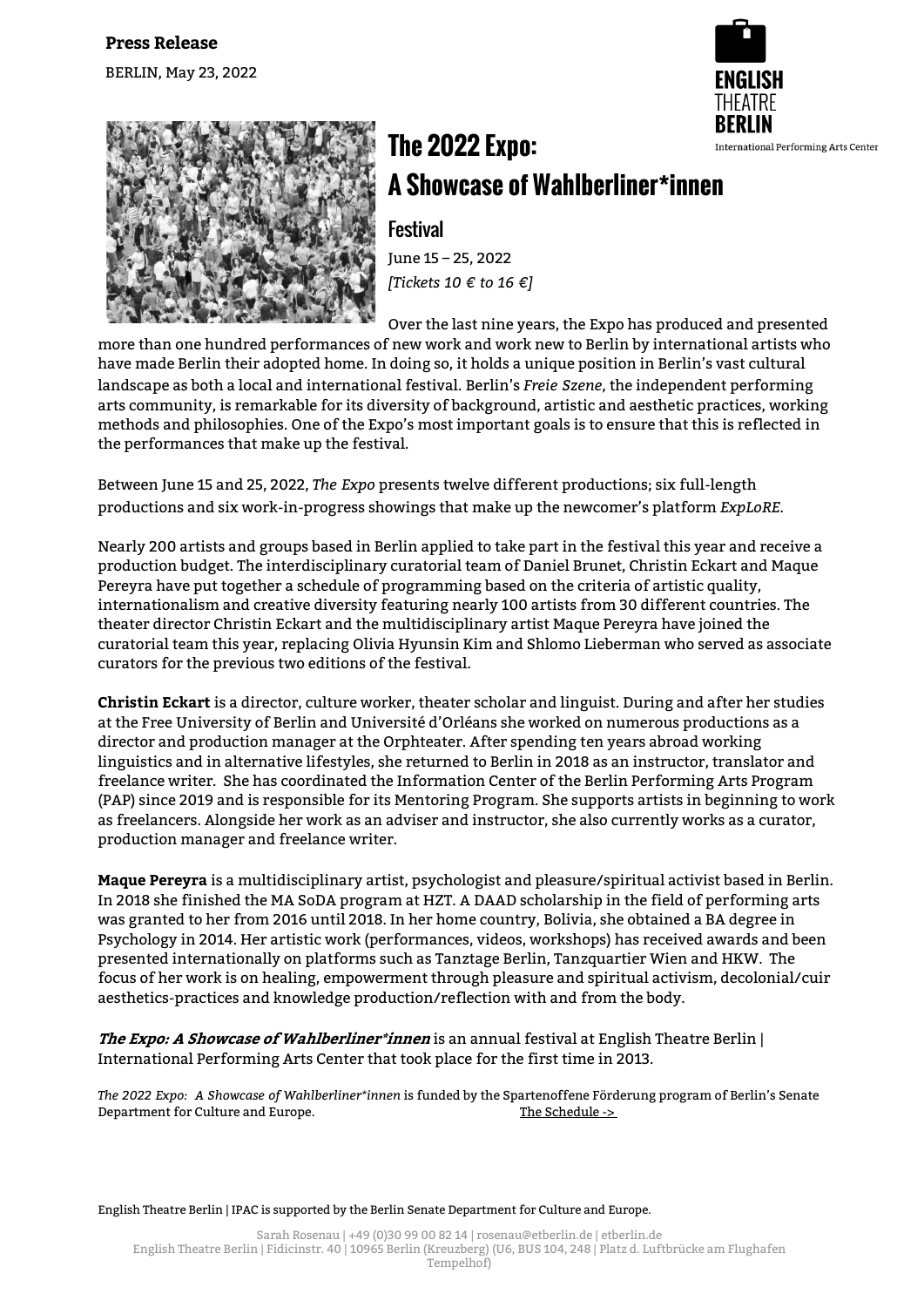## Schedule of Programming

| June 15   8:00 pm<br><b>Present Body 2</b><br>A dance performance by Grupo Oito<br>Present Body 2 is a live improvisation with dance and<br>music dedicated to the decolonization of bodies.<br>In the moment of improvisation, a special, almost magical<br>presence of the body emerges. Anything seems possible, even<br>identity breaks free of its fixed structures and bonds and allows<br>itself to be reinvented every moment.                                                                                                                                                                                                                                                                                                                                |
|-----------------------------------------------------------------------------------------------------------------------------------------------------------------------------------------------------------------------------------------------------------------------------------------------------------------------------------------------------------------------------------------------------------------------------------------------------------------------------------------------------------------------------------------------------------------------------------------------------------------------------------------------------------------------------------------------------------------------------------------------------------------------|
| June 17   8:00 pm<br><b>History Has Failed Us, But</b><br>A dance performance by Olivia Hyunsin Kim/ddanddarakim<br>If I can't dance, it's not my revolution.<br>These words, attributed to the anarchist author Emma Goldman,<br>serve as a starting point for the performance and accompany the<br>choreographic investigation of protest and resistance. In what<br>ways does a dancing body become an empowered body and what<br>contradictions may arise from this empowerment? History Has<br>Failed Us, But recounts protest movements from the perspective<br>of queers and people of color - people whose bodies are still read<br>as "Other" and "foreign." The choreography combines visions of<br>future demonstrations with existing traditional dances. |
| June 19   8:00 pm<br><b>ExpLoRE:</b> Work-in-Progress<br><b>ERUPTIVA EXTRAVAGANZA</b><br>A performance by Nolundi Tschudi<br>This vaudevillian solo performance evokes a collective<br>eruption that illuminates the Zeitgeist of the catastrophic<br>anew from a neo-surrealist and volcanological perspective<br>echoing the Dance on the Volcano of the 1920s.<br>A neo-surrealist scenario is created in Nolundi Tschudi's<br>lava-like performance that dares to walk the fine line<br>between vaudevillian lightness and performative, violent<br>urgency and, in doing so, releases an ecstasy that underlies<br>the Zeitgeist of the 1920s as well as that of today.                                                                                          |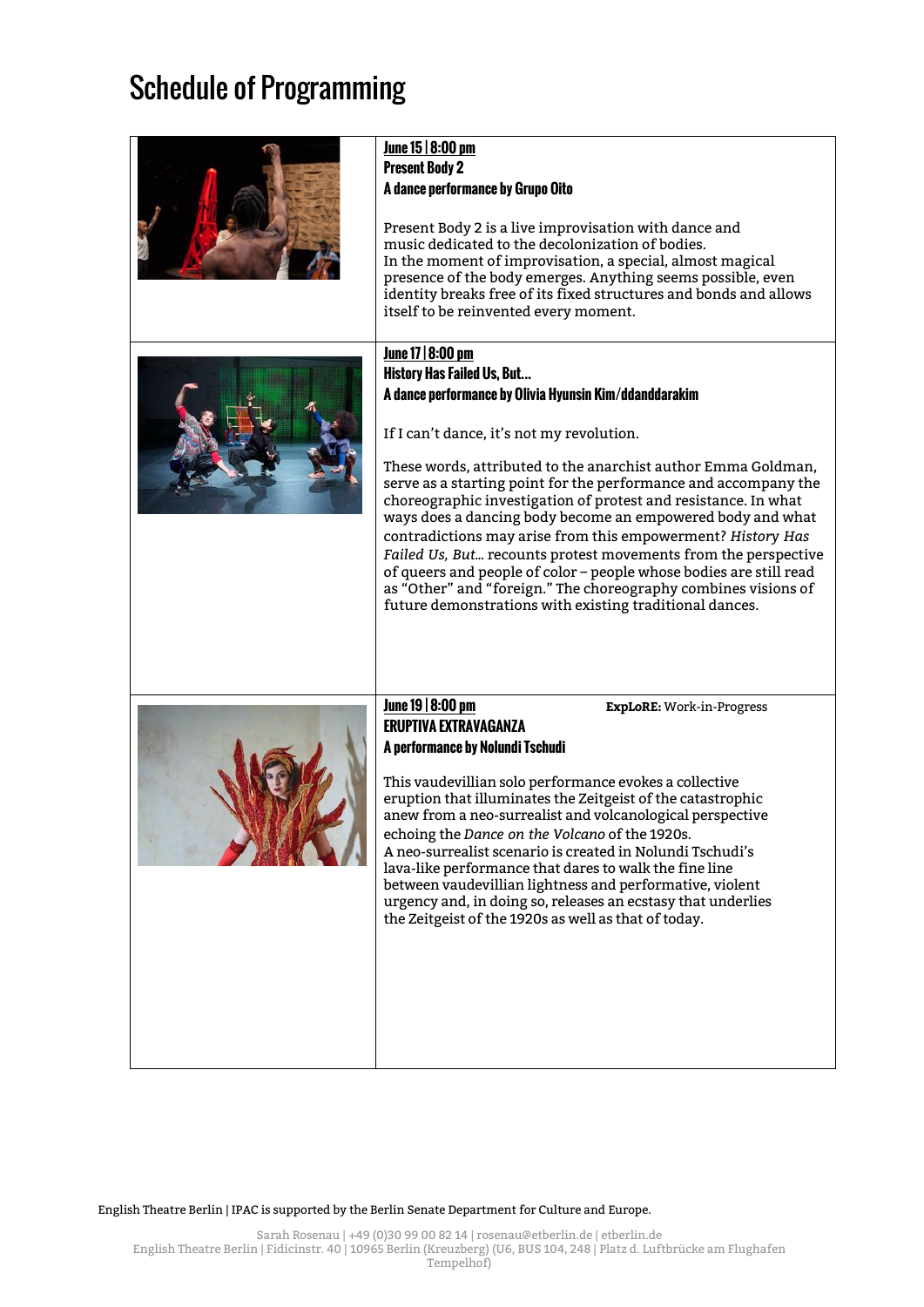| June 19   9:00 pm<br><b>ExpLoRE:</b> Work-in-Progress<br><b>Second Class Oueer</b><br>A play by Kumar Muniandy<br>Actor and writer Kumar Muniandy questions his identity,<br>queerness, internalized homophobia and experiences of racism<br>with his play. In the midst of these terms and their politics,<br>Kumar seeks his own truth. What are the consequences of<br>merciless neocolonialism for the mental health of queer<br>minorities living in Germany today?                                                                                          |
|-------------------------------------------------------------------------------------------------------------------------------------------------------------------------------------------------------------------------------------------------------------------------------------------------------------------------------------------------------------------------------------------------------------------------------------------------------------------------------------------------------------------------------------------------------------------|
| June 20   8:00 pm<br><b>Fauna Futura</b><br>A dance performance by Yotam Peled & The Free Radicals<br>Fauna Futura takes us into a space that is engulfed by nature. It is a ritual<br>of transformation, a journey of five into their own bodies as into the body<br>of the land. They create an archive of extinct organisms and lost<br>techniques that contrast with our role as destroyers of the planet. The<br>performance integrates forms of new circus into dance,<br>hyper(sur) realistic images, objects and costumes to create a unique<br>universe. |
| <u>June 21   8:00 pm</u><br><b>Coffee With Sugar?</b><br>A decolonial material performance by Laia RiCa<br>Coffee with Sugar? is a production between material<br>performance, biographical and documentary theater. It<br>negotiates the German immigration stories in Central America<br>and their colonial continuities. From coffee beans and cotton<br>candy, biographical material and historical sources, video<br>fragments and live music, a visually powerful and dense<br>production emerges.                                                          |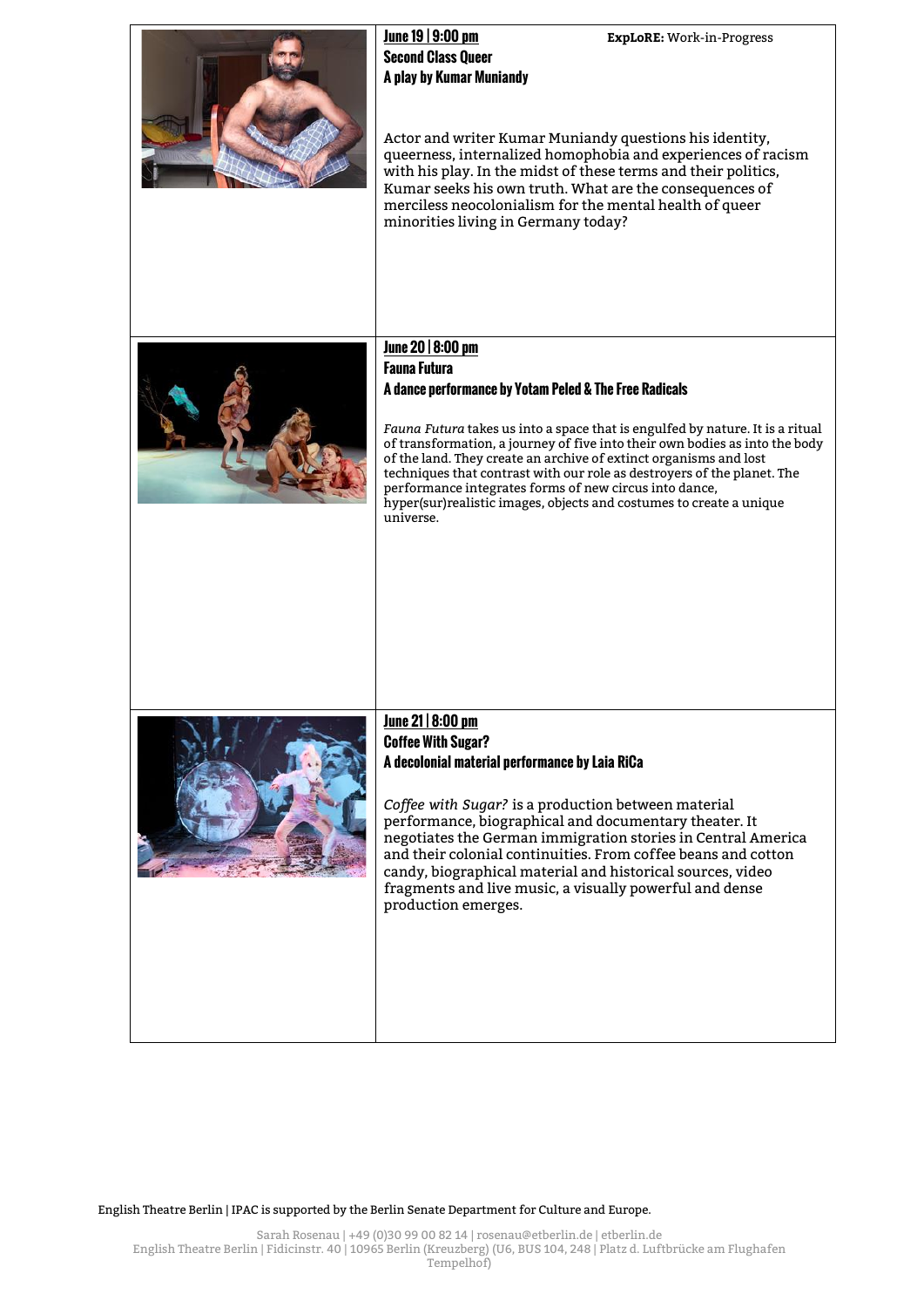| June 23   6:00 pm<br><b>Voicemails for Sue</b><br>A play written and performed by Ashley Hodgkins, directed by Niall Potter<br>What price is worth paying in pursuit of a dream?<br>And at what point does that dream become a nightmare?<br>A struggling musician bets everything on a myth.<br>Until all he can do is run.              | <b>ExpLoRE: Work-in-Progress</b>                                                                                                                                         |
|-------------------------------------------------------------------------------------------------------------------------------------------------------------------------------------------------------------------------------------------------------------------------------------------------------------------------------------------|--------------------------------------------------------------------------------------------------------------------------------------------------------------------------|
| June 23   7:00 pm<br><b>All The Heroes Are Cancelled</b><br>A drag king performance by Zoe Lohmann<br>Tough Guys.<br>What happens when all your adolescent heroes are<br>cancelled? All the Heroes Are Cancelled is a show about<br>gender performance, authenticity and the way we<br>navigate building our public and private personas. | <b>ExpLoRE: Work-in-Progress</b><br>Action Heroes, Badasses, Rockstars, Bad Cops, Punks, Freaks and                                                                      |
| June 23   8:00 pm<br><b>The Panel</b><br>A staged reading by ABA NAIA<br>five unique personalities engage in a heated, polarizing and<br>humorous discussion about political conditions of the world.<br>the most unsuccessful debate in history.                                                                                         | <b>ExpLoRE: Work-in-Progress</b><br>The Panel is a talk show in the form of a staged reading in which<br>These five guests turn a common and civilized conversation into |